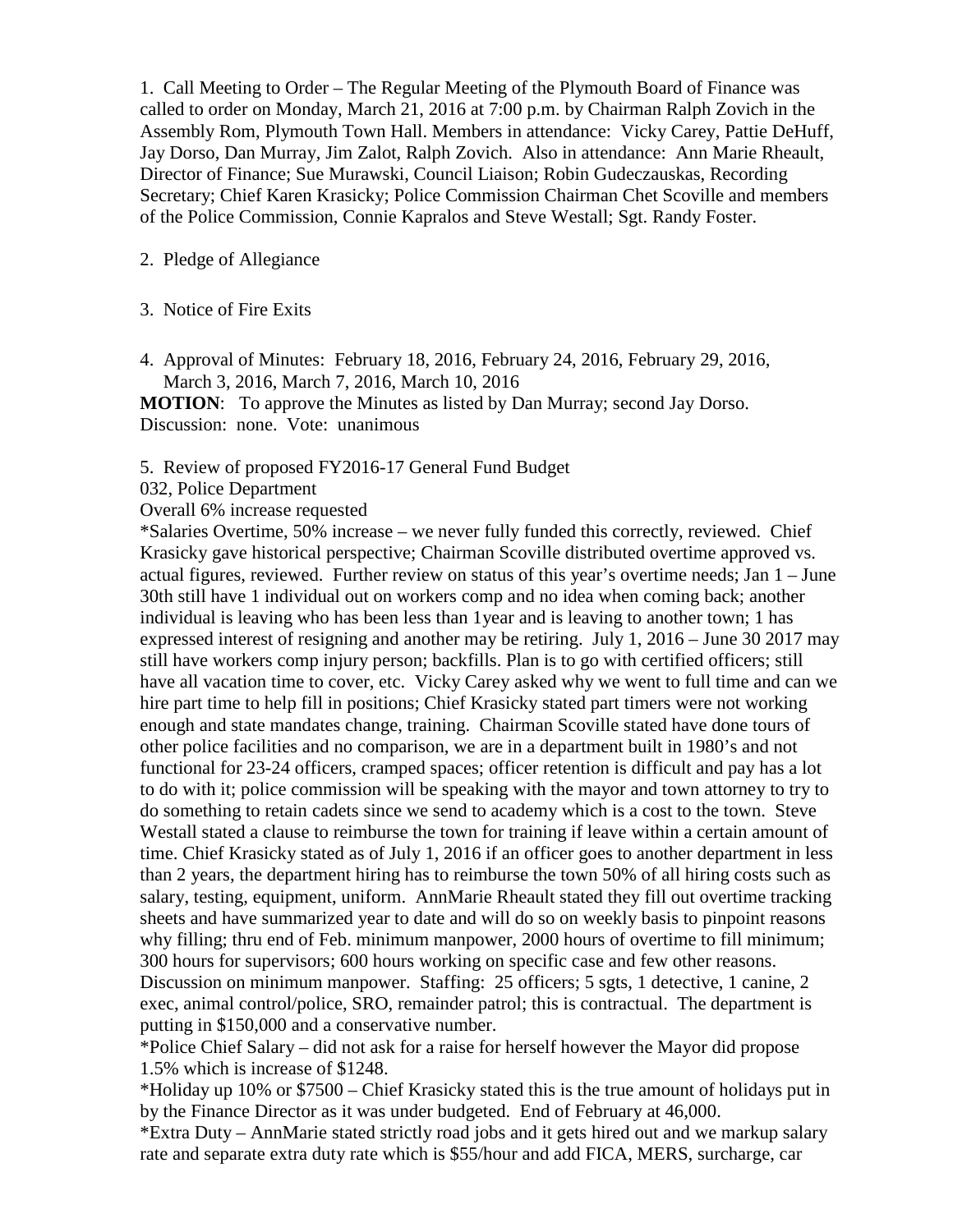charge and what we bill out as revenue and always covering expenses except for jobs for police officers for our town job and cannot mark up on own company. Nothing budgeted as we have an extra duty fund. Discussion held.

Extra duty – incur expenses before billed and always a lag. 14-15 is not done yet; 2014 final audit report was issued Friday; ending 2014 extra duty income was \$77,000; 2015 extra duty reviewed should add \$55,000 and up over \$270,000; taking \$30,000 out to fund a cruiser. \*Service Contracts up \$36,324 or 242% - Chief Krasicky stated in addition to regular service contract; body worn camera service contracts will go in here that provides resource that manages the images, data storage, legal requirement. Actual purchase of cameras was through a grant. Steve Westall stated they have 24 officers with Tasers which are worn out and need to be replaced at \$1400 each and with this contract they will get them all free (twice during lifetime of contract, reviewed) it is a 5 year contract. AnnMarie Rheault stated this is budgeted to be paid out of extra duty fund; and looking to fund yearly from the extra duty fund. Chief Krasicky stated they did receive 50% reimbursement for every bullet proof vest through grant.

\*Office supplies up 25% or \$1880 - Communications is zero and moved to this line item for \$500; number is actual from cost of cartridges, etc., batteries for flashlights which are \$60 each, general supplies. Vicky Carey asked if officers are they allowed to carry narcan; Chief Krasicky stated out shortly, have gone through training and getting approved at \$600 for startup for cruisers - does have expiration date.

\*Repairs & Supplies, up 6% or \$600 – fire extinguisher testing which was previously in service contracts; and what is in service AnnMarie went through line by line, reviewed. \*Investigative supplies up 14% or \$300 – Chief Krasicky stated some items were put into wrong line item and moved to be correct. Ann Marie – item was in service contracts and reallocated to correct.

\*Dues & Fee – some items in wrong accounts and reallocated

\*Vehicle cleaning, new line item at \$4000 – individuals were coming into clean and no longer viable and will be done by Snow White in Bristol; Ann Marie Rheault stated for interior and exterior \$15/car and budgeted for winter months and 1x per month for 7 months to be supplemented by cars at Water Works for exterior only; 5 bio hazards (blood, etc) which are \$75 each and need to be sterilized.

\*Duty ammunition and targets is \$9000 and was previously budgeted in capitals where it does not belong; last year it was cut to nothing. It was in last year's capitals and not approved this now includes cleaning kits; ammunition costs are up. Budget is increase of 111,077 or 6%.

\*Technology support – copy of letter sent to the Chief and Ann Marie for IT support was distributed; plan is to take one of Rich Trudeau's current IT guys and move from part time to full time to staff police department with IT. This is for hardware and software maintenance. There is some support through AccuCom; AnnMarie stated IT covers dispatch system, MDT's, anything else such as printer that goes off. Rich is switching over MDT's now but other than that no day to day support inhouse like upstairs. This will be discussed with the BOE Business Manager.

Jim Zalot asked if it would help to hire an officer for swing shift to help cover overtime; Sgt. Foster stated in theory the Chief has done this; shift was created where Sgt. would work 2 days day and second shift and the Chief has created a split shift within patrol ranks to in theory to double stack busy shift to keep consistent which alleviates overtime but when people take time off, call outs and injuries, etc. it changes overtime. Discussion held.

## Dog Warden/Animal Control, 034

\*PT Dog warden salary up 2500 or 33% - actual using of dog warden for increased calls; those are part time (2) aco's and (1) is out with long term injury. Ann Marie Rheault noted technically it is not an increase as it has been running around 10,000.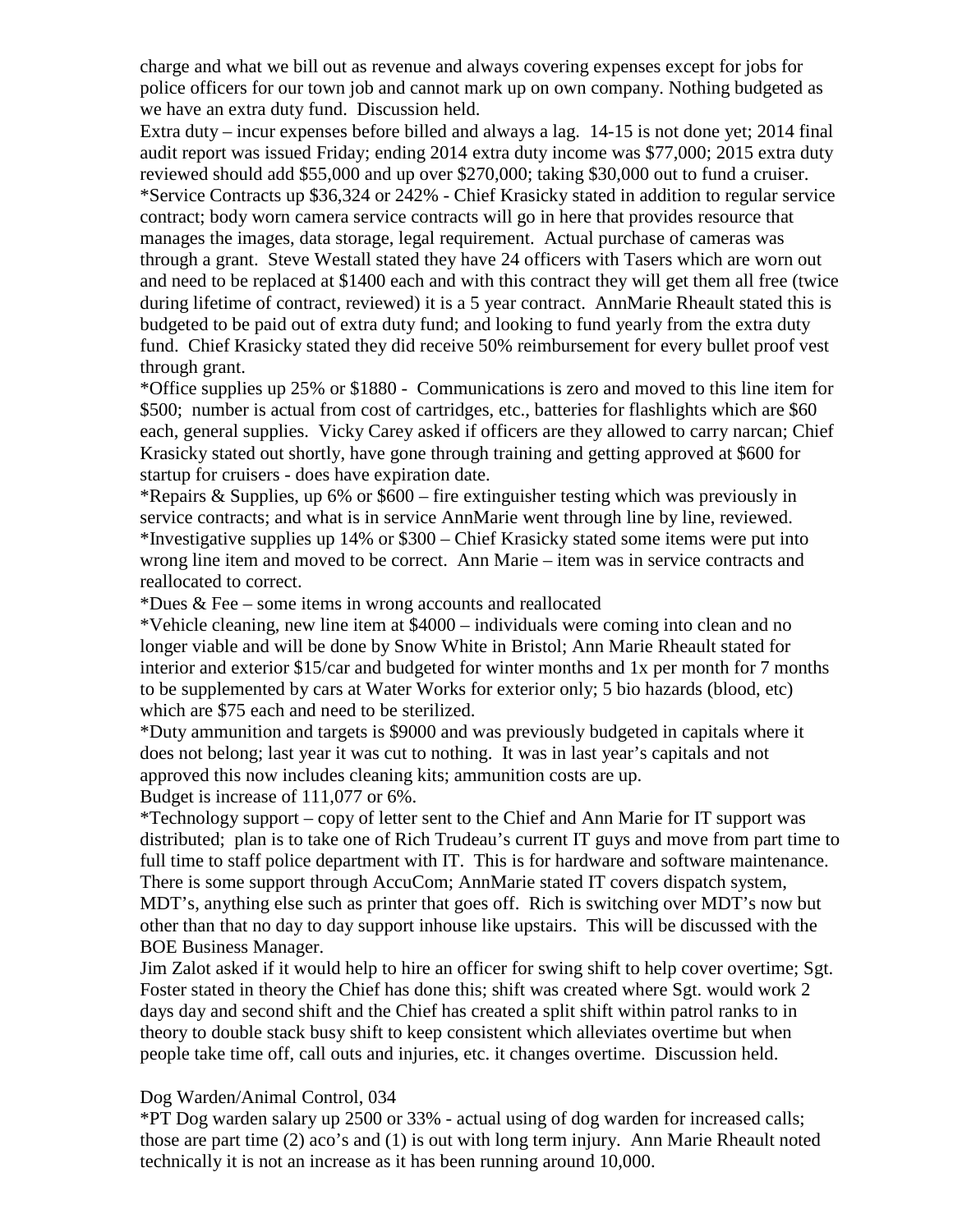\*Dog pound expenses – actual expenditures go through dog fund

## Communications/Dispatch, 035

\*Salary overtime – up 10,000 or 67% - Chief Krasicky stated for full time, overtime and part time overtime as part timers fill vacancies; reviewed. Mandatory cap on what a part time individual can work which is 29 hours per week or town has to offer benefits. Contract needs to be 5 full time dispatchers; 5-6 part timers. We train and they end up at another department. Administrative Assistant is in this headcount as 6. Discussion held. \*Salary training is reduction of \$6000

\*Service contracts reduction of 2000

\*Office supplies reduction of 500

Department ends with 0% increase

## Capitals

75,000 for cruisers – price of cruisers has gone up and taking extended warranties per Public Works Director; vehicles taking back one will go to the WPCA as they have an old Crown Vic. Fire department has a Crown Vic. Last year we paid \$60,000 for 2 cruisers. Extended warranty gets mileage coverage. AnnMarie stated warranty for 5 year, 100,000 miles is \$1650 per car; price of vehicles includes equipment to outfit the vehicle for cages, cases for guns. The newest one had to be completely outfitted including a computer, lettering on vehicle, lights. (1) cruiser and (1) SUV. Currently have  $3 \text{ SUSY}_s - 2$  on line and 1 for canine handler; Vicky Carey stated go with patrol cars. Chief Krasicky stated officers are having a hard time fitting in sedans due to height and we need to accommodate individuals. SUV's are police interceptor and built on same chassis as Taurus; there is more headroom in the SUV. 75,000 is base vehicle at state bid, fully outfitted, computer, gun rack, extended warranty, decals, light bar, cages. Ann Marie Rheault stated there are 4 SUV's and 1 is canine; one is brand new for supervisor; 2 patrol SUVs'; 4 patrol cars, ACO truck, Chief vehicle, detective, asst chief car, detective sgt vehicle; police department has 14 vehicles; Ann Marie will print out list of vehicles for next meeting; need to check with Public Works Director on cost between sedan and SUV.

\*License plate reader – reads plates as vehicle goes by and if vehicle is stolen, license plate stolen, unregistered, uninsured, amber alert, missing person, robbery or crime .. it will come up and flag vehicle. This is for one reader which the department got through Homeland Security grant. \$10,000 total is warranty on reader is out June 30, 2018 and money budgeted is to start to fund replacement of reader or because out of warranty so repair and or replacement of unit. From grant is was \$18,000. Dan felt it makes more sense to move toward outfitting more vehicles.

Chairman Zovich stated the town is facing a 2 mill increase, worst case scenario; if had reduction and need to issue layoffs, what is notification period in contract and how do you go about doing that. Chief Krasicky stated by reverse seniority or last hired, first fired; and with all due respect she hopes they are not laying off any officers. Notification period, Randy felt 2 weeks. Chairman Scoville stated your overtime would increase; affect public safety; you would have to pay overtime and backfill; and a minimum amount of officers; public safety for the town needs to be considered. Discussion held.

Dan Murray stated over time budget, we know, is underfunded; Ann Marie Rheault stated you have contacts in arbitration and depending outcome you may lose more officers. Further discussion held.

## 6. Public Comment

a. Rob Wilcox, South Main Street – (a) a lot of commentary about police leaving is based on money and has there ever been analysis to compare our town to Thomaston; Ann Marie stated as part of the budget process they have done that and for most part we are lower than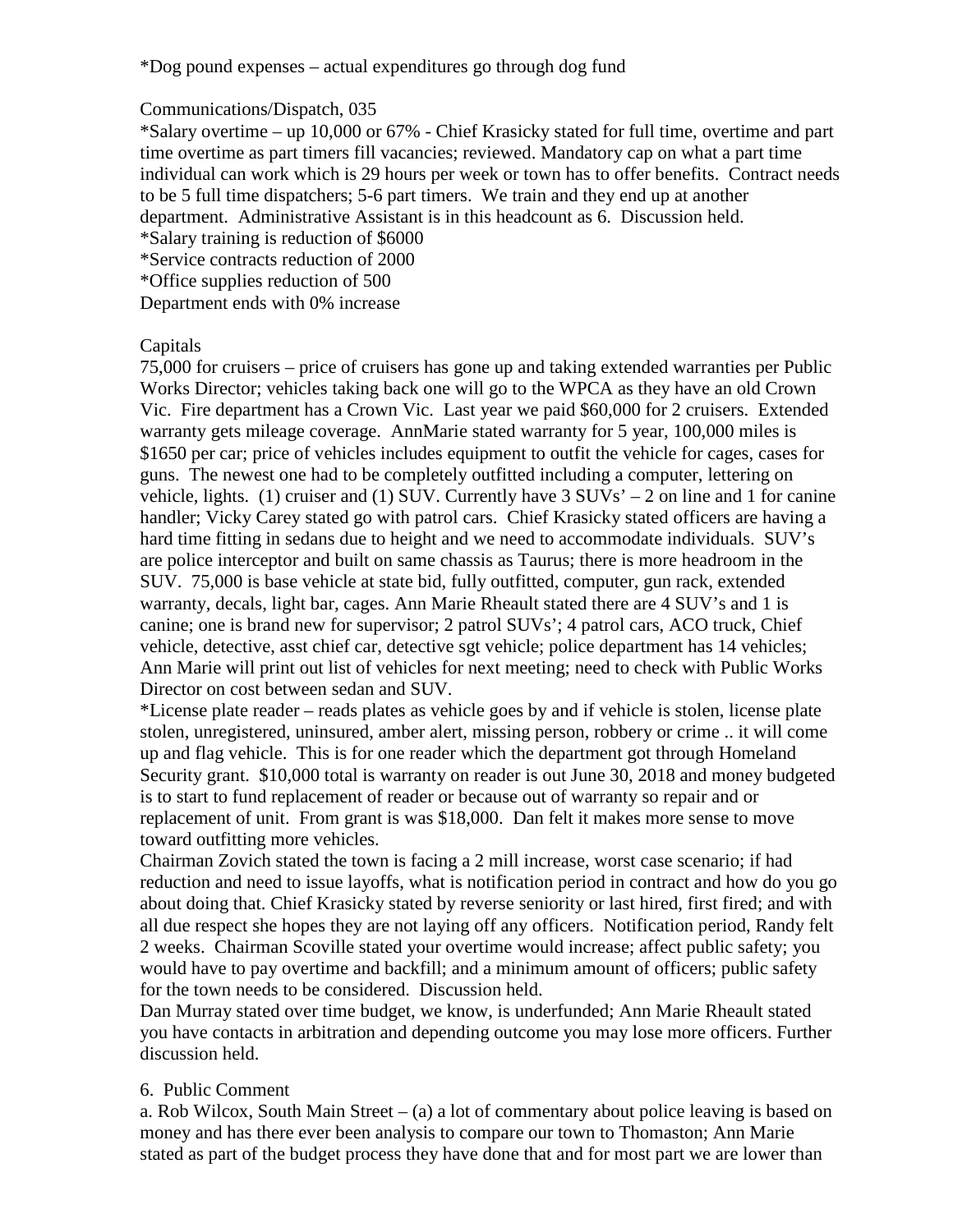other towns. (b) sometimes they are unhappy with superiors or money, unhappy with working conditions and we are contributing everything to money and we do not know the case. (c) has done research as number of officers to population and we are over staffed. His uncle was an officer for 25 years and did not have staffing like we do now and he got out in 2004. Chairman Zovich stated we cannot make judgment if overstaffed or not as we do not have call rates and operational issue the Mayor would have to get into.

b. Melanie Church, 328 Main Street – (a) there is another Crown Vic at public works; (b) you are doing deficit budgeting; if you know there is going to be a deficit in overtime and you are saying it will be approximately 150,000 and budgeting outside budget that is deficit budgeting and not legal. BOF has known a deficit in police department and again the public or electors have not been notified and not a town meeting and not been brought forward as appropriation and a way of playing with budget. For last 10 years you do everything behind closed doors and in violation of the charter. Go back to state statues and anything over 20,000 goes to the public.

c. Brian Dunn, 19 Carriage Drive – overview of financial and as new chair, the BOF has been more than educational; trust in town is gone and to win over need to be more transparent. At a previous meeting the mayor gave administrative assistant 5 weeks' vacation that can be paid out and no reaction from the board. Comment on curbside pickup and proposal; we do not want curbside pickup and add to the cost and get it at rates paying already. Still looking for answer for 972,000 and came looking for answer and all we heard was it was not 972 but over a million. Controversy on 25,000 for new carpets and Vicky stated she researched it was already appropriated and no effort to look for 1 million. If want trust of people hold the mayor accountable and every dollar counts and needs to be scrutinized. Bond package numbers are inflated; if campaign on safety of fire people and town, build or do renovations and make functional and safe and do not add to make everything pretty and nice as we do not have tax dollars like that.

d. Pete Worhunsky – been involved in bond proposal of 9 million; does not know about firehouse or this building or Charles Street but does know about roads and state rep and senator hit the wall and if not this year wait until next year; we are getting cut from the state; seems like money is no object here; you are all volunteers and you listen and are taxpayers; not against spending the money for the town but when 6 million for roads there is something wrong. He passed out folders on road rehabilitation.

#### 7. Board Members' Comments

a. Pattie DeHuff – (a) question on bonding and when out for bonding for last roads referendum, all of the bonding at one time is that correct; Ann Marie stated a few issues and needs to look at details of bonding money. Chairman Zovich reviewed bond authorization. Pattie, North Main Street bridge not done; have we not bonded; Ann Marie stated we have not drawn down on that money. Discussion held (b) wants to be on the record for email sent to the Chairman and asked him to forward to Ann Marie as reading CAFR and letter in there roman VI at beginning of Comprehensive Annual Financial Report, letter out of comptroller's office with Ann Marie's name and it was top of page on investment policies, last sentence read into record; we are getting 35,000 in interest payments and what types of investments. Also wants to know who decides to do investment and who is advisor; Ann Marie stated only investments are those in pension; interest income and will look at that for a few small trusts i.e. Library and only investment is in pension trust. Pension oversight board is called by the Mayor and Dan is representative from this board. Chairman Zovich asked for itemized breakdown of 35,000 under revenues.

b. Jim Zalot – suggesting that on Sunday we have a meeting from  $8 - 4:30$  with half hour lunch and address issues and anyone who wants to bring what they are in charge of. c. Ralph Zovich reviewed schedule: public works on 24 to finalize capital and start debt service and bonding questions Pattie has on  $28<sup>th</sup>$ ;  $31<sup>st</sup>$  all public health including ambulance